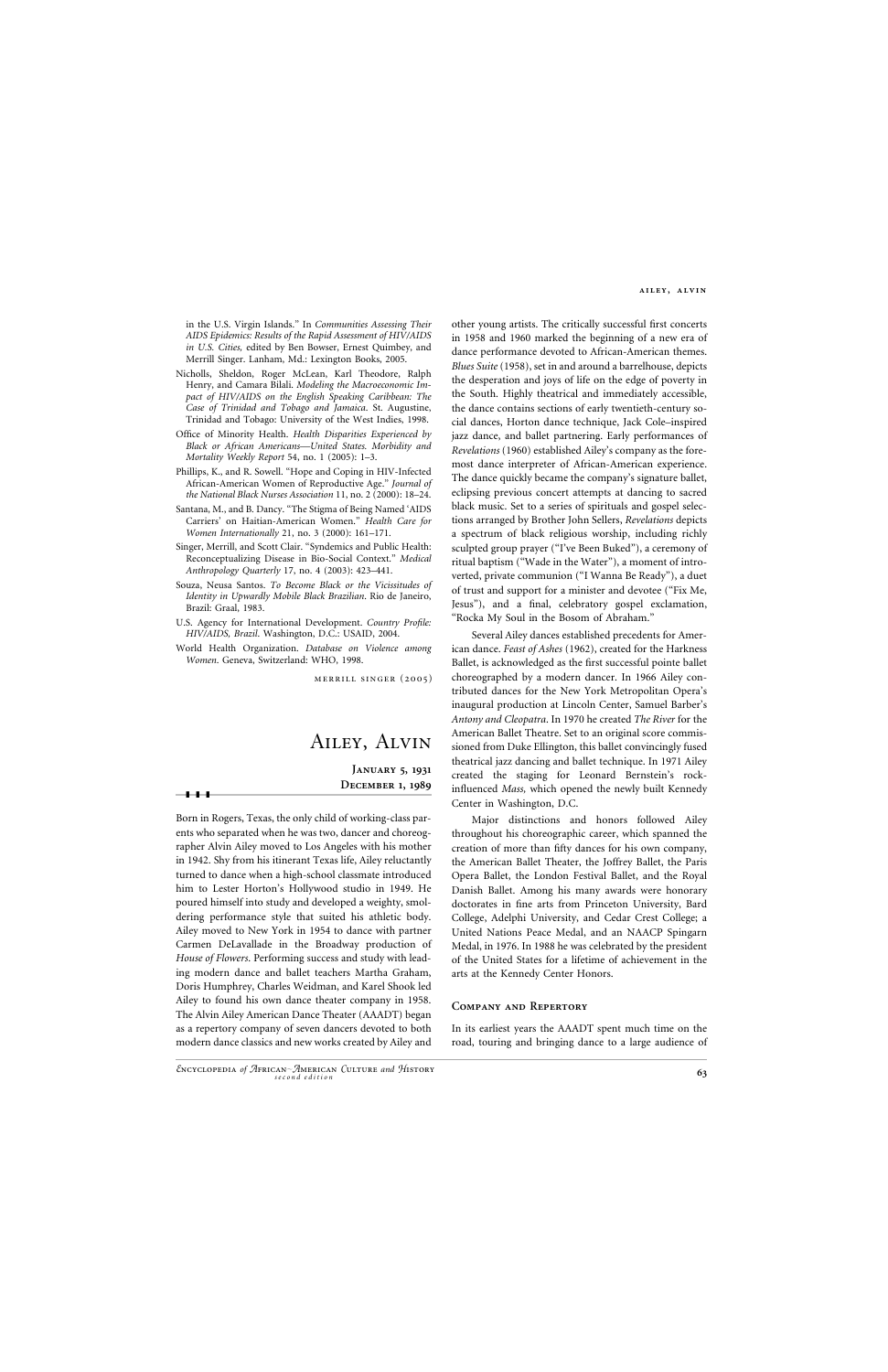

*Alvin Ailey (1931–1989). A pioneer in modern dance, Ailey founded the racially integrated and popular modern dance troupe, the Alvin* Ailey Dance Theatre. © BETTMANN/CORBIS. REPRODUCED BY permission.

people who had never heard of concert performance. This largely African-American audience provided the wellspring of support essential to the Ailey enterprise. The AAADT established its vast international reputation through a series of tours begun in 1962 by a five-month engagement in Southeast Asia and Australia. Sponsored by the International Exchange Program under the Kennedy administration, this tour established a pattern of performance in foreign countries that continued with a trip to Rio de Janeiro (1963); a European tour including London, Hamburg, and Paris (1964); an engagement at the World Festival of Negro Arts in Dakar, Senegal (1966); a sixteenweek European tour, including the Holland Festival in Amsterdam (1967); a visit to Israel (August 1967); a U.S. State Department–sponsored nine-nation tour of Africa (1967); and a performance at the Edinburgh Festival in Scotland (1968). In 1970 the AAADT became the first American modern dance company to perform in the postwar Soviet Union. The company retained peerless stature as a touring ambassador of goodwill beginning in the 1970s; high points included a prize-winning performance at the International Dance Festival in Paris (1970); a second Far East tour (1977); a Brazil tour (1978); and several

command performances for heads of state and royalty. By 2004 the AAADT had been seen by some nineteen million people worldwide.

Active in the pursuit of dance history, the varied repertory of the AAADT has, in the words of Ailey in an American Broadcast Company television program, *Americans All*, sustained an "impulse to preserve modern dance to know where it's been in order to know where it's going, and to encourage the participation of the audience" in that process (1974). The eclectic repertory was provided by choreographers working in a variety of dance modes, including ballet, jazz dance, Graham modern, Horton, and Dunham technique. Important pieces danced by the company included Donald McKayle's *Rainbow* '*Round My Shoulder* (1959), Talley Beatty's *The Road of the Phoebe Snow* (1959), Anna Sokolow's *Rooms* (1965), Louis Johnson's *Lament* (1965), Geoffrey Holder's *Prodigal Prince* (1967), Ulysses Dove's *Vespers* (1986), Judith Jamison's *Forgotten Time* (1989), Donald Byrd's *Dance at the Gym* (1991), Jawolle Willa Jo Zollar's *Shelter* (1992), Ronald K. Brown's *Grace* (1999), and Alonzo King's *Following the Subtle Current Upstream* (2000), as well as dances by venerable American choreographers Ted Shawn, Pearl Primus, Katherine Dunham, Joyce Trisler, and Lester Horton. In 1976 the AAADT celebrated composer Duke Ellington with a festival featuring fifteen new ballets set to his music, a project that highlighted Ellington's musical achievement.

#### **Company Members**

Ailey encouraged his dancers to present individualized and highly emotional performances, a strategy that created the first series of star personalities in American modern dance. Judith Jamison's electrifying performance of *Cry* presented a coherent relationship between the dancing body and the experience of living as a black woman in America. Created in 1971 as a birthday present for Ailey's mother, Lula Cooper, *Cry* has been successfully assumed by several dancers, most notably Donna Wood, Renee Robinson, Sara Yarborough, and Nasha Thomas. In 1972 Ailey created the elegiac solo *Love Songs* for dancer Dudley Williams, revived in 1993 by dancer Michael Joy. Dancer Gary DeLoatch, a longtime principal with the company, brought an eloquent intensity to his roles, especially as the pusher in Talley Beatty's *The Stack-Up* (1983) and as Charlie Parker in Ailey's *For "Bird"—With Love* (1984). Innumerable significant dance personalities have passed through the AAADT, including Marilyn Banks, Hope Clarke, Carmen DeLavallade, George Faison, Miguel Godreau, Dana Hash, Linda Kent, Dwight Rhoden, Desmond Richardson, Kelvin Rotardier, Elizabeth Roxas, Matthew

#### **ailey, alvin**

*<sup>E</sup>*ncyclopedia *of <sup>A</sup>*frican*A*merican *<sup>C</sup>*ulture *and <sup>H</sup>*istory **<sup>64</sup>** *second edition*